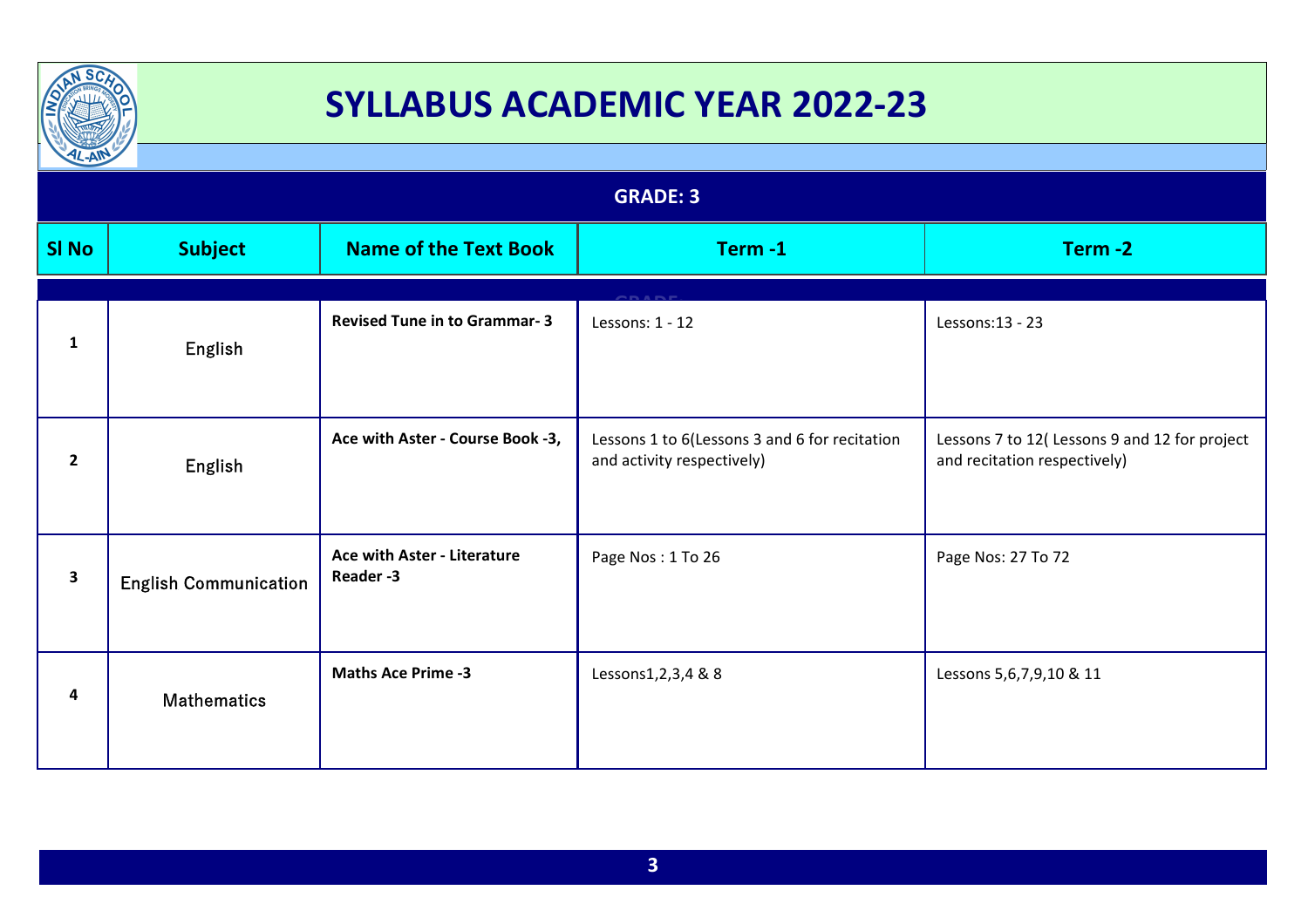

| $\frac{1}{2}$   |                             |                                                                              |                                                                               |                                                                                               |
|-----------------|-----------------------------|------------------------------------------------------------------------------|-------------------------------------------------------------------------------|-----------------------------------------------------------------------------------------------|
| <b>GRADE: 3</b> |                             |                                                                              |                                                                               |                                                                                               |
| <b>SI No</b>    | <b>Subject</b>              | <b>Name of the Text Book</b>                                                 | Term-1                                                                        | Term-2                                                                                        |
|                 |                             |                                                                              |                                                                               |                                                                                               |
| 5               | <b>EVS</b>                  | <b>Expanded Universal Science -3</b>                                         | Lessons: 1,2,3,4,57                                                           | Lessons: 8,9,10,11,12,13,14                                                                   |
| 6               | <b>General Knowledge</b>    | <b>New General Knowledge Book -3</b>                                         | Chapters: 1 - 21                                                              | Chapters: 22 - 46                                                                             |
| $\overline{7}$  | <b>General Arabic (MOE)</b> | العربية تجمعنا                                                               | Book-1 Lessons: 1,2,3,7,8,10                                                  | Book -2 Lessons: 1,2,3,4,6 Book -3 Lessons:<br>1, 2, 5                                        |
| 8               | <b>UAE Social Studies</b>   | <b>OUR UAE, OUR WORLD</b><br>:UNDERSTANDING OUR PAST<br>, PRESENT AND FUTURE | <b>VOLUME 1LESSON</b><br>1,2,3,4,5,6,7,8,9,10VOLUME 2<br>HALFLESSON 1,2,3,4,5 | <b>VOLUME 2 HALF LESSON</b><br>6,7,8,9,10VOLUME 3 FULLLESSON<br>1, 2, 3, 4, 5, 6, 7, 8, 9, 10 |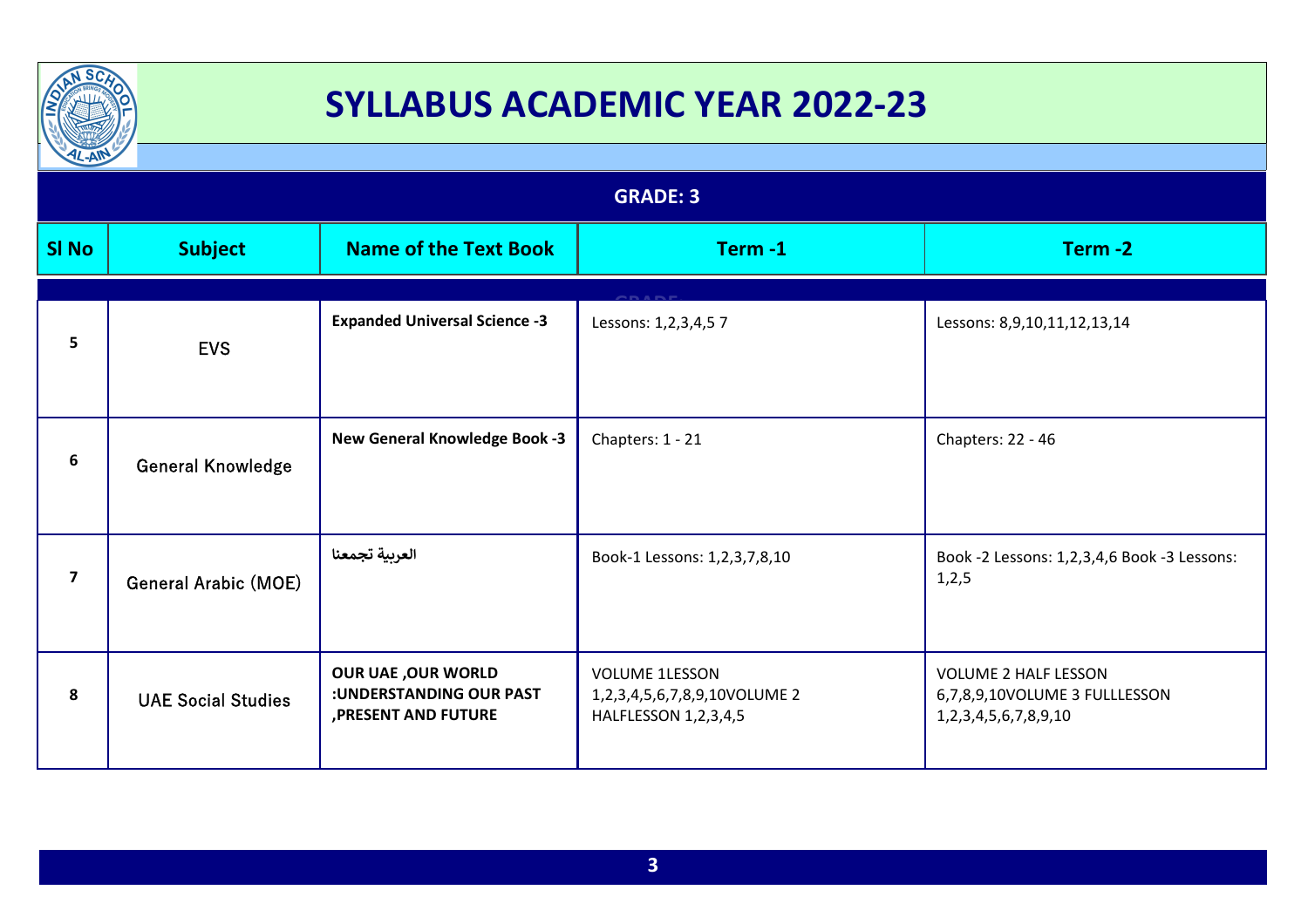

| $\frac{1}{2}$   |                        |                                                        |                                                                              |                                                                                |
|-----------------|------------------------|--------------------------------------------------------|------------------------------------------------------------------------------|--------------------------------------------------------------------------------|
| <b>GRADE: 3</b> |                        |                                                        |                                                                              |                                                                                |
| <b>SI No</b>    | <b>Subject</b>         | <b>Name of the Text Book</b>                           | Term-1                                                                       | Term-2                                                                         |
|                 |                        |                                                        |                                                                              |                                                                                |
| 9               | <b>Moral Education</b> | <b>Moral Education-Ministry of</b><br><b>Education</b> | Vol 1, Unit-1(L-1, 2), Unit-2 (L-1, 2, 3, 4, 5),<br>Vol 2, Unit-1(L-1, 2, 3) | Vol 2, Unit 2 (L-1, 2, 3, 4), Vol 3 Unit 1 (L-1, 2,<br>3, 4), Unit-2 (L-1, 2)  |
| 10              | <b>Islamic Studies</b> | <b>Islamic Education -3</b>                            | Unit 1Lesson 1Lesson 2Unit 2Lesson<br>1: Lesson 3:Lesson 5:Unit 3Lesson 2:   | Unit 4Lesson 2: Lesson 5Lesson 4: Unit<br>5Lesson 6: Unit 6Lesson 3: Lesson 5: |
| 11              | <b>Islamic Studies</b> | Qura`n                                                 | Surah Al-Alaq, Surah Al-Bayyinat, Surah Al-<br>HumazahSurah Al-Lail          | Surah Al-Fajr, Surah Al-Tin, Surah Al-Zalzalah                                 |
| 12              | Hindi                  | Gunjan Hindi Paathmaala-2                              | Chapters 1, 2, 4, 5, 6 & 7                                                   | Chapters: 9,10,11,12 & 14                                                      |